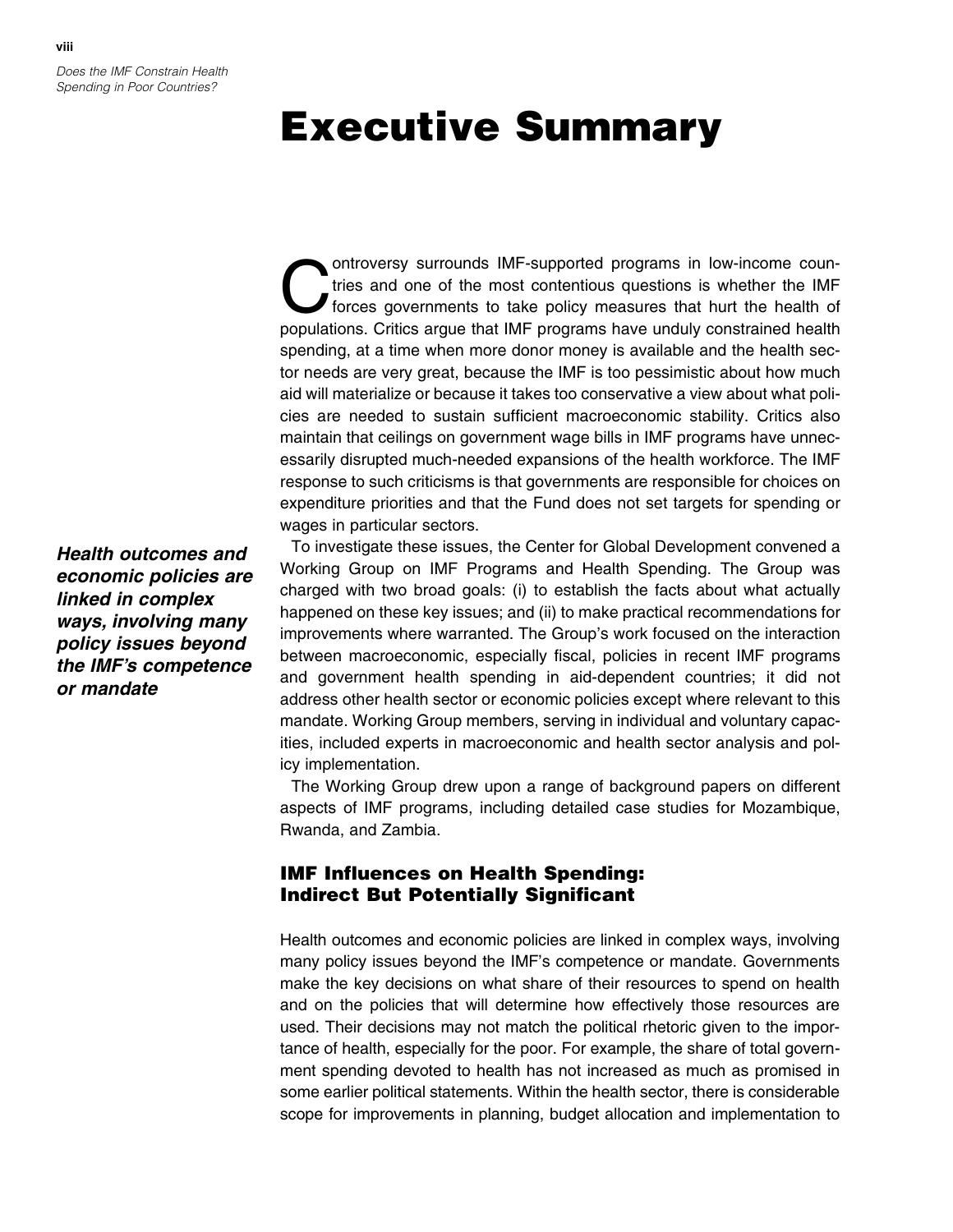ensure resources reach frontline service providers and for improving incentives to ensure effective service delivery, including access for the poor. Higher spending on health is a critical part of the solution, as most health systems are funded at levels well below what is judged as necessary to deliver a basic package of health interventions, but the right policy setting is also needed to ensure that more money translates into better health. These are issues on which the IMF should have little to say given its expertise and mandate as a macroeconomic risk advisor; in particular, it cannot say how much additional resources health systems can use effectively.

However, the content of IMF programs can have important indirect effects on the health sector, through the size of overall public spending and other influences (e.g., on the growth rate, which in turn influences future spending capacity). Furthermore, the nature of many health interventions makes them especially sensitive to fiscal decisions. In countries with weak budgetary processes, the burden of short-term expenditure cuts can fall disproportionately on health spending, causing disruptions in the availability of resources. Because of the imperative of ensuring continuity in services and drug supply for HIV/AIDS, tuberculosis and other major diseases, any temporary interruptions in funding can have very serious consequences for health outcomes. Moreover, the nature of much health spending—including the large share spent on wages and the complexity of training and recruitment—increases the importance of forward-looking budgetary planning. Therefore, IMF-supported fiscal policies in particular can have an important influence on the health sector.

In this context, the IMF has two main functions: (i) advising countries on the macroeconomic consequences and feasibility of policies (e.g., on the path of the fiscal deficit and public spending); and (ii) providing signals to the broader international community, including donors, on whether a country's proposed strategy is macroeconomically sustainable.

In assessing how well the IMF has carried out these functions, it is important to recognize that we often know little about some critical economic relationships that have a major influence on macroeconomic policy choices. For example, it is difficult to determine, in advance, how public spending (in the health sector and elsewhere) will affect future economic capacity. Also, how private investment might respond to lower fiscal deficits is not straightforward. So humility is required when pronouncing on the appropriate macro framework unless country-specific evidence on such relationships is available. In practice, policy choices must inevitably be made under considerable uncertainty and need to take account of the implied costs of different types of potential mistakes. For example, risks to macroeconomic stability have to be weighed against foregone opportunities for additional public spending.

Even if all these empirical questions could be answered, many policy issues—especially those involving the health sector—would continue to involve fundamental social choices that should be left to national political processes. The IMF's job is to help countries explore the consequences of various feasible policy options to clarify the tradeoffs involved. So a key question posed by the Working Group was whether the IMF has unduly constrained the range of feasible policy options that should be left to domestic political

*The content of IMF programs can have important indirect effects on the health sector, through the size of overall public spending and other influences*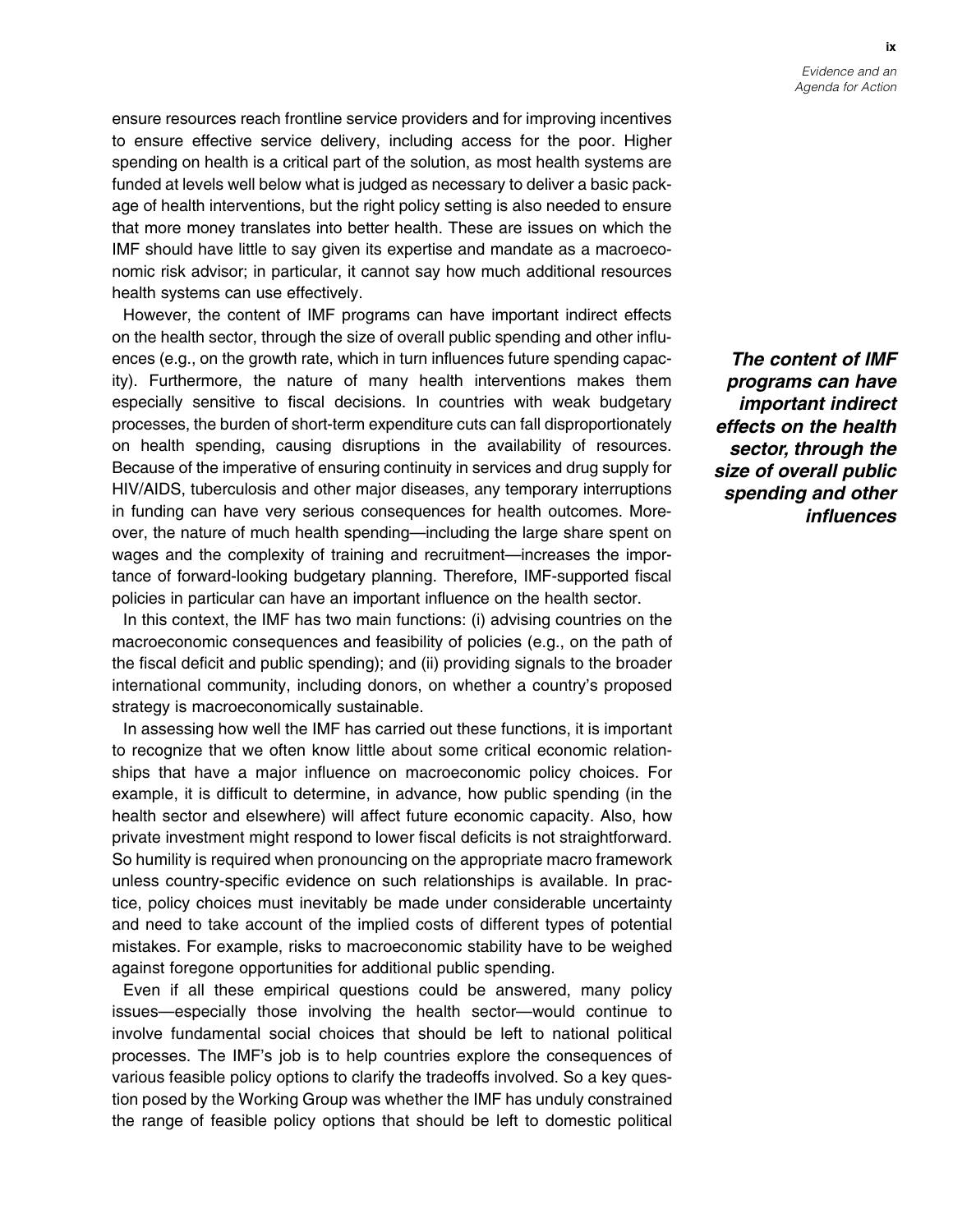processes. Our conclusion is that, in several important ways, the IMF has often been too restrictive by ruling out potentially viable policy options without sufficient consideration.

# **What Has Happened to Government Health Spending? Moderate Increases But Still Well Short of Supporting an Effective Basic Health System**

Government health spending in low-income countries has risen moderately, both as a share of GDP and as a share of total government spending, since the late 1990s. Viewed from a longer perspective, these increases have only managed to restore previous shares. However, the data is weak and does not capture most off-budget spending. In dollar terms, average public spending per head on health for the group of countries eligible for the IMF Poverty Reduction and Growth Facility (PRGF) has also increased moderately, rising from \$10 in 1998 to \$15 in 2005 (at market exchange rates). Most countries, though, still spend much less than the levels estimated as the minimum necessary for effective delivery of a basic public health system (e.g., around \$40 per person, when updated to current prices, according to groups such as the WHO Commission on Macroeconomics and Health).

Comparing countries that have had extensive involvement with IMF programs during 1998–2005 with those that have not indicates that, outside of Africa, broad trends in government health spending are similar for the program and non-program groups. For sub-Saharan Africa, the average increase in health spending as a share of GDP was larger for the group of program countries. However, not much can be inferred from these relatively small differences. For example, since an IMF arrangement was a pre-requisite for HIPC debt relief and part of the resources from such relief was supposed to support higher health spending, much bigger increases in health spending might have been expected in countries with IMF programs. An earlier study that tried to control for such factors concluded that the presence of an IMF program tends to maintain or slightly increase health spending, but the effects appear to be small and short-lived.

## **Fiscal Content of IMF Programs: Too Little Exploration of More Ambitious But Still Feasible Spending Options, Despite Some Recent Evidence of Flexibility**

The evidence suggests that IMF-supported fiscal programs have often been too conservative or risk-averse. In particular, the IMF has not done enough to explore more expansionary, but still feasible, options for higher public spending.

The problem is more complex than suggested by accusations that the IMF pursues a "one size fits all" approach. Cross-country evidence indicates considerable variation in the size of targeted changes in fiscal deficits and public spending. Moreover, on average, recent fiscal programs incorporate moderately higher expenditures and deficits, reflecting better macroeconomic starting conditions.

*In several important ways, the IMF has often been too restrictive by ruling out potentially viable policy options without sufficient consideration*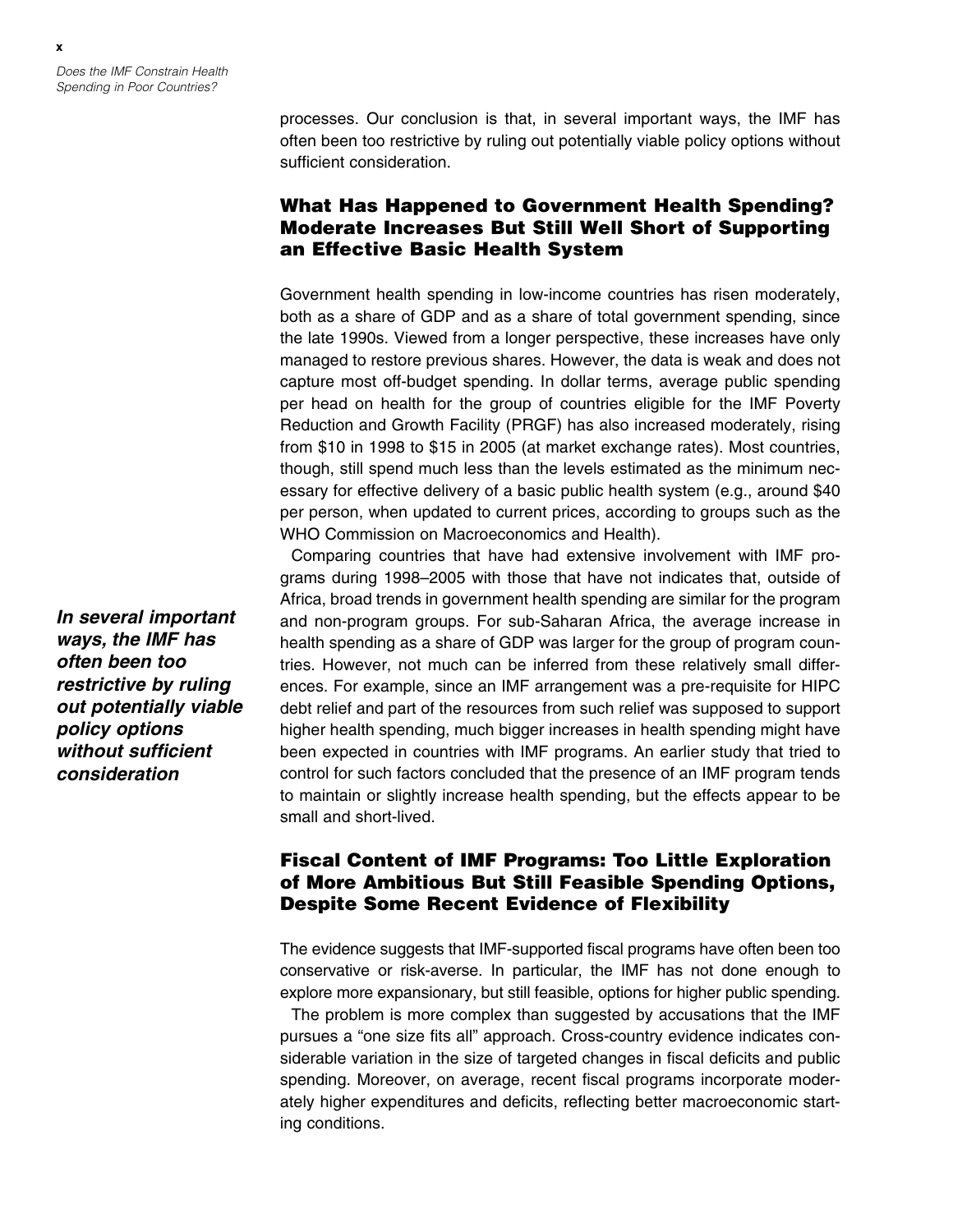*Evidence and an Agenda for Action*

Nevertheless, a recent study of IMF programs in Africa by the IMF Independent Evaluation Office and the detailed case studies undertaken for the Working Group both found that the IMF has tended to favor additional domestic debt reduction or external reserves increases over additional spending. While the IMF is right to take account of the level of reserves and domestic macroeconomic conditions when designing the fiscal response to additional aid, the degree to which these factors influenced the fiscal strategy seems too conservative and sometimes led to too stringent fiscal programs. A wider range of fiscal paths is often now possible, especially following debt relief, but there was little discussion—at least in publicly available IMF documents—of the rationale underlying the specific path chosen for the fiscal deficit and overall government spending. More ambitious but still potentially feasible fiscal options for higher spending were usually not explored. In Rwanda, for example, an earlier donor-sponsored effort to explore alternative expenditure options, although technically flawed, was a missed opportunity to broaden the debate over fiscal strategy. The case studies show that the IMF has often adapted its programs significantly to changing circumstances at the time of program reviews (i.e., in the middle of programs), but this is not the same as taking the lead in exploring alternative scenarios.

Three factors may account for the reluctance to explore a broader range of options. First, information on the sector-level costs and consequences of higher spending scenarios necessary to make reasonable macroeconomic assessments is often lacking, especially for the health sector. Filling these information gaps goes well beyond IMF expertise and requires better inputs on sector-level issues, drawing on the inputs of country-level stakeholders and bilateral and multilateral partners. If key information is lacking, the IMF should be humble in its macroeconomic pronouncements. But the Fund often responded to the uncertainty by implicitly "assuming the worst" concerning the potential for higher public spending—for example, about the severity of any constraints on the capacity to absorb more aid, the likely permanence of additional aid, the impact of higher public spending on long-term output, and the speed with which a strategy based on paying down domestic debt might "crowd-in" private investment. Second, the IMF Board and management have given insufficient guidance to IMF staff on what exactly they are meant to do in this area. Third, tensions between different roles of the IMF weakened incentives to open up the debate to include a broader range of options and stakeholders. For example, negotiations over short-term macroeconomic conditionality may be easier to conclude if kept within a narrow circle and may involve information that the government wishes to keep confidential.

The Working Group also investigated how IMF programs respond when aid is higher or lower than expected. Many programs required that, in the short term, higher-than-projected aid be saved whereas expenditures were to be cut if aid fell short of projections. The balancing of risks implied by such an approach is not justified if the costs of under- or over-shooting targets are no longer asymmetric. If there is a reasonable cushion of reserves and the costs of disrupting medium-term expenditure plans are high, the appropriate policy response would be to smooth expenditure fluctuations. A change in program

*More ambitious but still potentially feasible fiscal options for higher spending were usually not explored*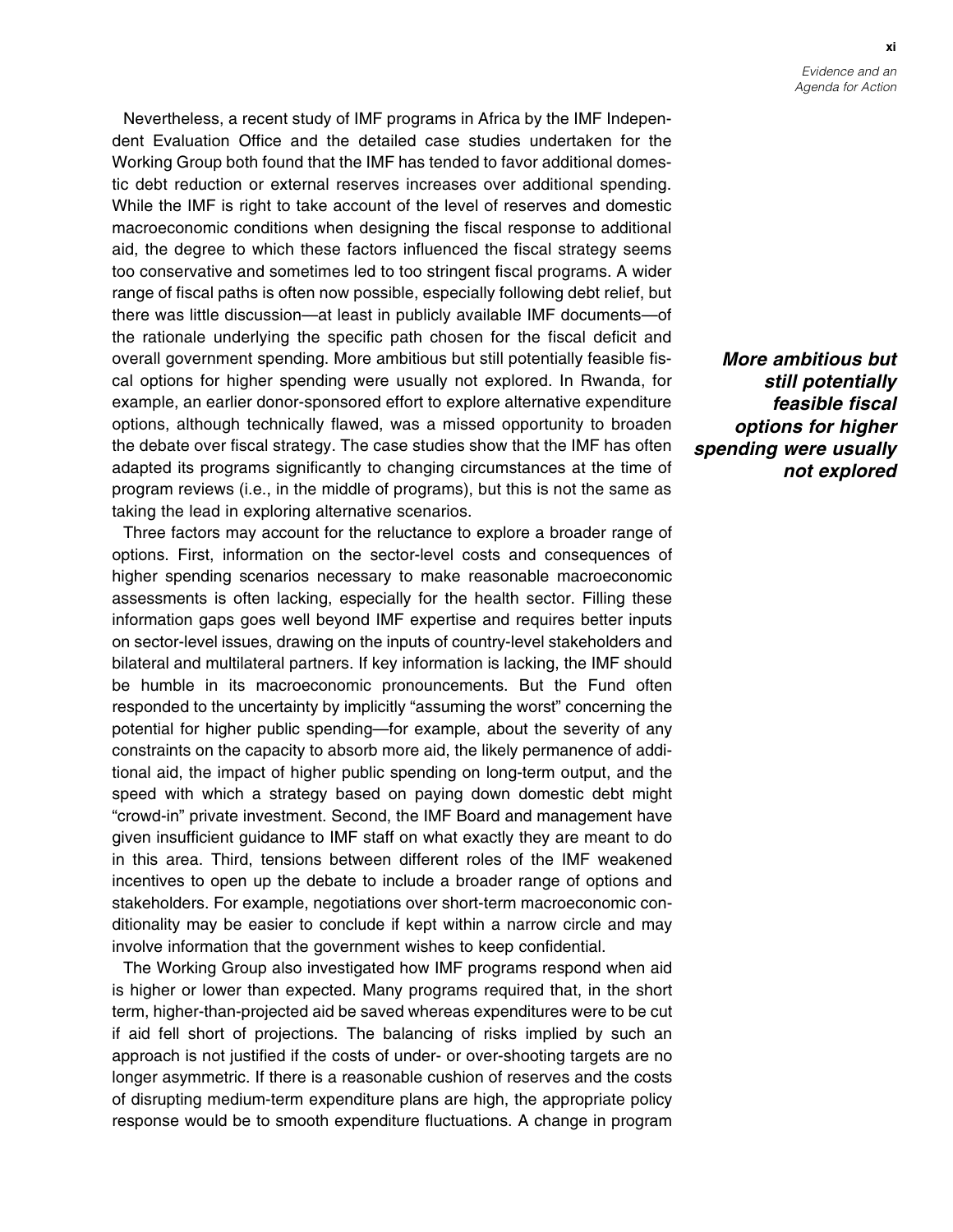**xii**

*The lack of clarity about what is expected with regard to aid risks sending confused signals to donors and recipient governments* 

design to allow greater short-term flexibility could be especially important for the health sector, which tends to suffer disproportionately from short-term expenditure cuts. The case studies suggest that the IMF is already moving, albeit gradually, in this direction.

## **The IMF and Aid Projections: Unclear Expectations Create a Risk of Confused Signals**

With a few recent exceptions, there was little exploration of the macroeconomic consequences of scenarios for scaling up aid. In some earlier programs in the countries for which case studies were prepared, aid projections were oriented around goals of reducing aid dependency (e.g., Mozambique) or avoiding borrowing even on concessional terms (Rwanda) without strong macroeconomic arguments in favor of the approach taken. In these cases, the IMF programs did eventually adapt when substantially higher aid was forthcoming, but it is not possible to say whether the initial negative signals discouraged any aid.

In-depth analysis of alternative scenarios for "scaling up" aid have been undertaken in a few countries in the last couple of years, and some more are in the pipeline, suggesting some signs of a gradual change in approach. However, expectations of IMF staff in this area are still not clear, and much seems to depend on the initiative of individual mission chiefs. The Working Group was told that it is now the policy of the IMF African Department to undertake such an analysis whenever it is requested by the authorities and sufficient information on sector-level costs is available. At the time of writing this report, however, that revised approach had not yet been reflected in any general policy statement by the IMF.

The lack of clarity about what is expected with regard to aid has two consequences. First, the IMF has not done as much as it could to help countries (and donors) explore the macroeconomic consequences of higher aid. Second, it risks sending confused signals to donors and recipient governments. For example, if only conservative scenarios are presented, does this mean that the IMF thinks more resources cannot usefully be absorbed from a macroeconomic perspective? Or does it mean that the IMF thinks more resources will not be forthcoming, regardless of whether they could be well-utilized?

In practice, projections of aid to Africa in IMF programs remain conservative—reflecting skepticism by IMF staff, which may be justified, on donors' resolve to deliver on their commitments to double aid by 2010. Of the 27 IMF programs and reviews in sub-Saharan Africa that were completed in the 18 months after the Gleneagles Summit, baseline projections in only two were consistent with the Gleneagles commitments.

# **Targets for Inflation**

Most recent IMF programs with low-income countries have targeted inflation at very low levels (i.e., 5 percent or lower), largely reflecting low starting levels of inflation or membership of currency unions. Empirical evidence does not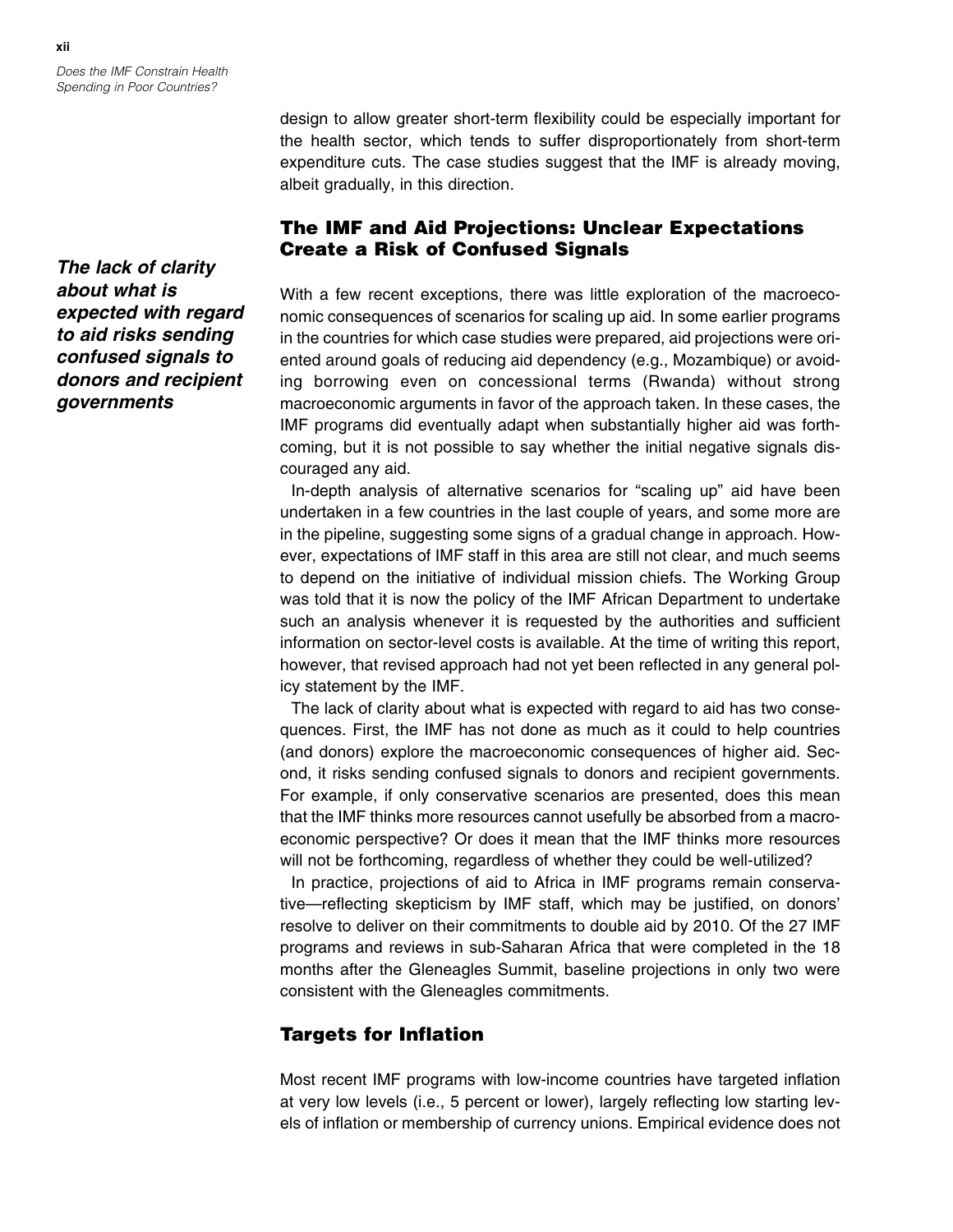*Evidence and an Agenda for Action*

justify pushing inflation to these levels in low-income countries. The IMF should not be unduly risk-averse by ruling out additional aid-financed government spending options just because they may put some upward pressure on prices. It should explore more macroeconomic scenarios to allow a better assessment of the costs and benefits of more fiscal space, including the potential supply side benefits of additional spending on spare capacity utilization, investment and future output growth.

The targets for inflation that guide monetary policy should take account of country-specific circumstances that are likely to influence the path of prices, including the consequences of any adverse supply shocks. However, an across-the-board relaxation of monetary policy associated with an adoption of higher inflation targets would be unlikely to yield higher growth, because expectations of higher inflation would adapt quickly.

#### **IMF Program Negotiations: Too Narrow a Circle Weakens Political Support**

The narrow circle of national participants discussing IMF programs had two adverse consequences. First, an overly narrow debate aggravated the lack of integration between discussions about sector-level policies (specifically, choices on the level and composition of expenditures and what was needed to improve their effectiveness) and the overall macroeconomic framework. Second, it weakened political support for key policy choices. In the case studies, it was striking how some decisions affecting the health sector were incorrectly attributed, including by some government officials, to the IMF program. This "blame the IMF" attribution of policy choices is unhealthy because it undermines what should be a robust domestic debate about priorities.

The IMF alone cannot broaden the dialogue (which ultimately depends on the government) but could do much more to provide additional evidence, discuss the rationale for its policy proposals, and encourage more analysis and discussion of various options. A shift toward greater emphasis on providing inputs into a broader policy dialogue would require important changes in the IMF way of doing business, including downplaying the Fund's role as a negotiator of short-term conditionality.

#### **Wage Bill Ceilings Have Been Overused and Should be Restricted to Very Specific Circumstances**

Conditionality related to the wage bill was included in almost half of recent IMF programs with low-income countries. For example, 17 out of the 42 countries with PRGF-supported programs during 2003–2005 included some form of ceiling on the wage bill; all were in Africa or the Central America/Caribbean region. Such ceilings have been especially common in Africa. Our conclusion is that such ceilings have been overused. They have been useful as a temporary device when a loss of control over payrolls threatened macroeconomic stability (e.g., Zambia 2003–2004), but such situations will probably be rare. In practice, they have been used in many other situations, including efforts to influence

*A shift toward greater emphasis on providing inputs into a broader policy dialogue would require important changes in the IMF way of doing business*

*Ceilings on the wage bill have been useful as a temporary device when a loss of control over payrolls threatened macroeconomic stability, but such situations will probably be rare*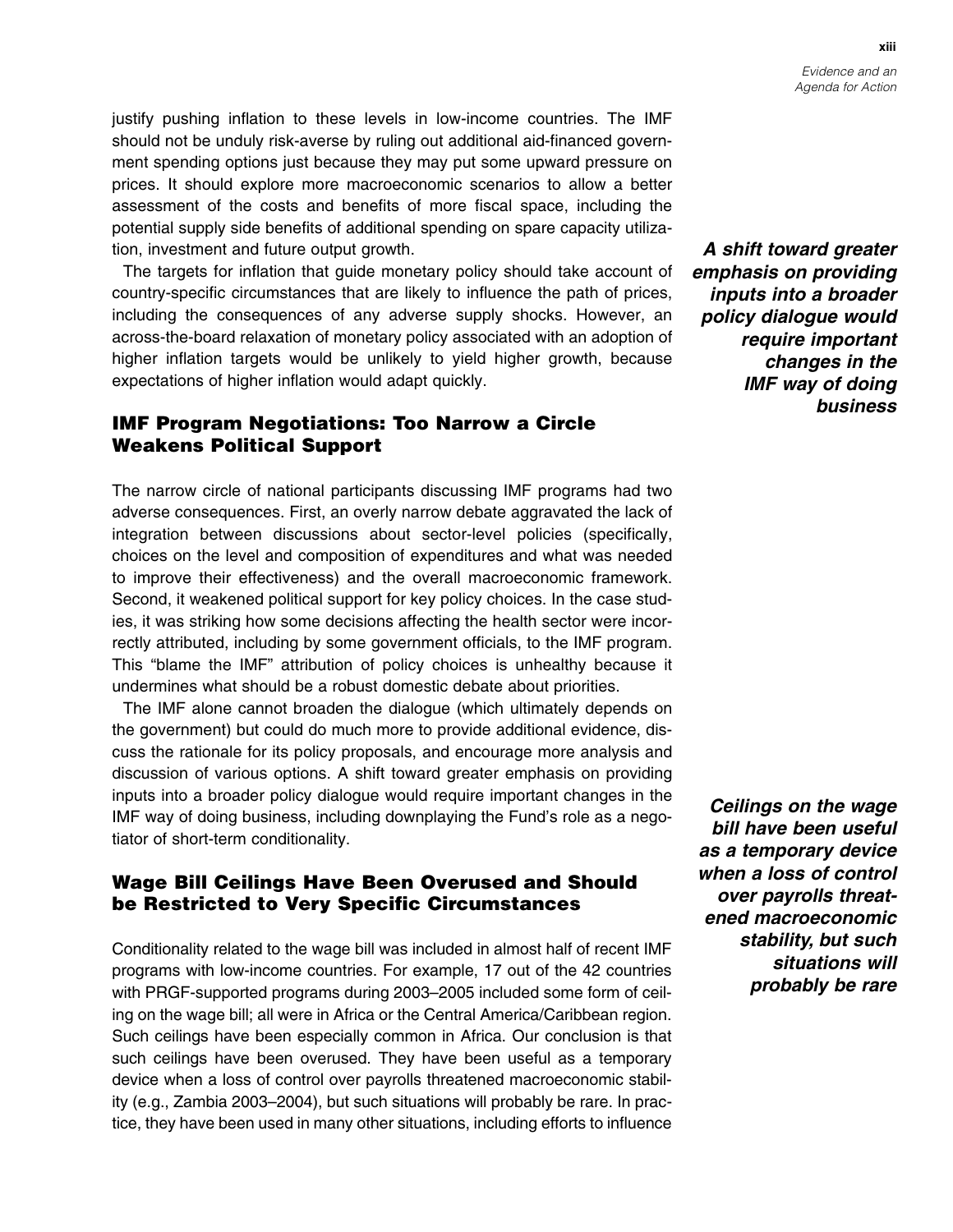*Does the IMF Constrain Health Spending in Poor Countries?*

*Although IMF involvement in wage bill issues should be scaled back, governments will still face huge long-term challenges in their efforts to address their large health workforce needs within likely resource availability* 

*Fixing the striking disconnect between overall fiscal and budgetary policies and health sector issues will require actions by many stakeholders, not just the IMF*

long-term resource allocation choices (i.e., the share of government spending going to wages) that the IMF is not well-suited to pronounce upon and that should not be addressed by short-term macroeconomic conditionality.

Wage-related conditionality in IMF programs has always used ceilings on the overall wage bill and not sector-specific constraints on hiring or wages in health (or education). Indeed, programs with ceilings on the overall government wage bill usually included some mechanism that attempted to protect expansions of employment and pay in priority sectors, often by trying to build such projections into the baseline ceiling. In practice, however, there was usually no way to enforce such protection or even to monitor what actually happened. Consequently, if space under the ceilings was used up by unanticipated hiring in sectors with more political influence, employment in health could still be constrained.

Although IMF involvement in wage bill issues should be scaled back, governments will still face huge long-term challenges in their efforts to address their large health workforce needs within likely resource availability. Evidence from the case studies suggests that countries often have no clear strategy to match incentives to the most urgent needs for the supply and distribution of skilled staff. In some cases where long-term human resource plans have been developed (e.g., Zambia), the targeted staff increases are large but have not been integrated with medium-term expenditure planning. Consequently, they provide only limited guidance to priority-setting in annual budget discussions.

## **Strengthened National Budgetary and Planning Processes are Needed to Reduce the Disconnect Between Fiscal and Health Sector Policies**

While the main focus of the Working Group has been on identifying changes in the IMF approach that can improve the framework for choices on health spending, it is important to recognize that the IMF role—for good or ill—is always going to be an indirect and secondary one. Some critical changes can only be made by national governments, and supported by donors. In this regard, our investigation has highlighted a striking disconnect between overall fiscal and budgetary policies and health sector issues. Fixing this disconnect will require actions by many stakeholders, not just the IMF, since it involves many different aspects. First, as noted, a huge analytical and information gap exists: macro-policy decisions are often made with very little understanding of the likely costs and effects of potential choices for health spending; similarly, discussions on longer-term health policy are often not guided by a clear idea of what the overall budget constraints might be. Second, national planning and budgeting capacities—including those of ministries of health—are not strong enough to make meaningful choices on tradeoffs. Addressing these analytical and capacity gaps will usually require additional external technical support. At the international level, the issue is usually discussed in terms of stronger IMF-World Bank collaboration, but it is much broader than that because the relevant external expertise often lies with other multilateral institutions or bilateral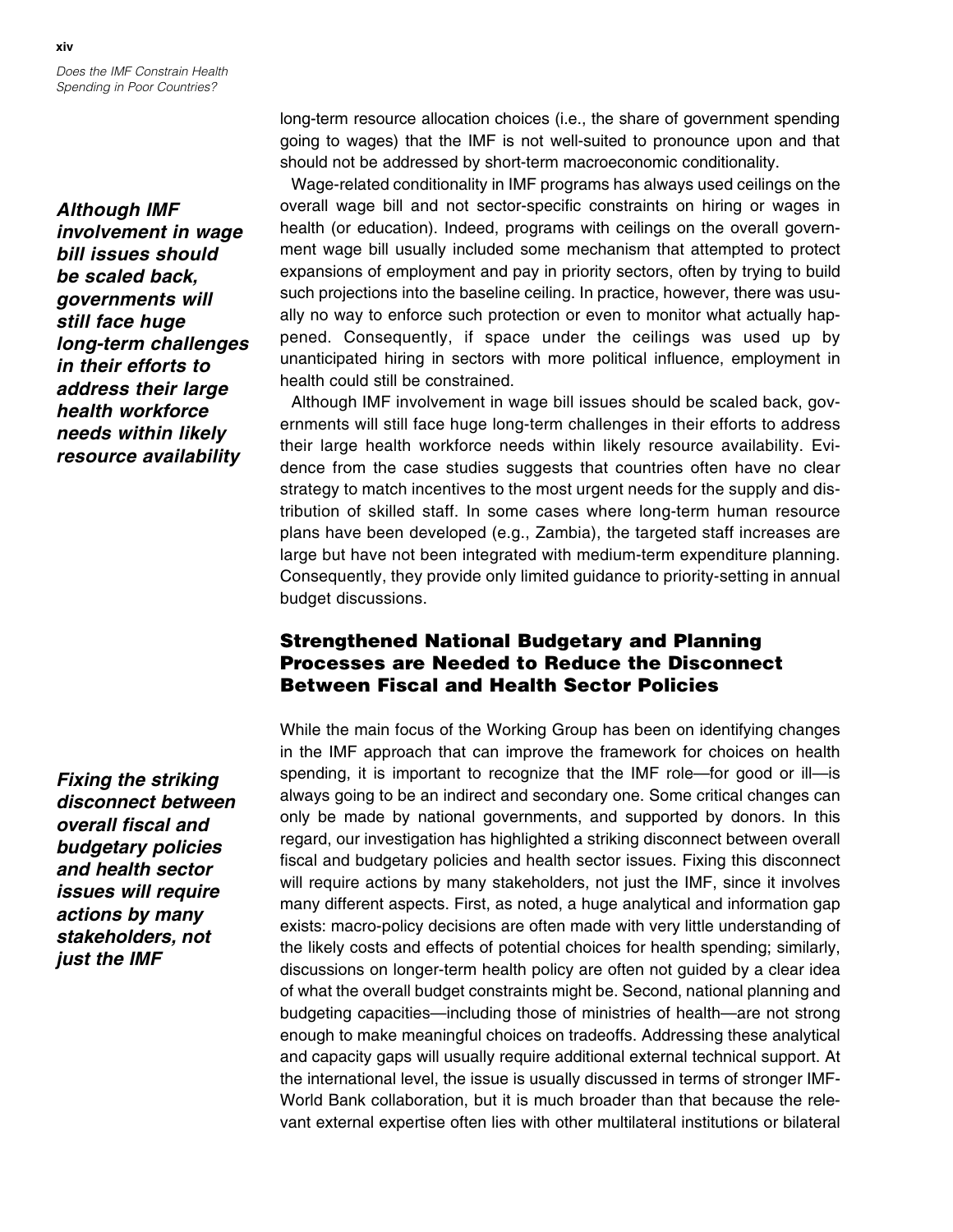donors. Strengthened frameworks are needed for identifying who does what and by when to help governments, with feedback on accountability. Third, donors have contributed to the segmentation of budgetary processes. Keeping important donor-financed activities outside of the normal budget process tends to weaken national priority setting and creates longer-term fiscal problems if donor priorities do not align well with national priorities.

#### **Expenditure Protection Mechanisms—Potentially Useful During Periods of Budgetary Stringency But Need to be Focused and Reflect Domestic Priorities**

The Working Group looked at possible mechanisms to protect spending on health, as the health sector has often been particularly vulnerable to budget cuts. While strengthening budgetary and governance processes is the "first best approach" to ensuring that budgetary priorities properly reflect social choices, current budgetary systems are flawed. So, mechanisms that protect (i.e., give special priority to) some categories of spending can be a useful device while overall processes are being strengthened. The evidence on what works best is limited, but the Working Group found three guiding principles on these expenditure protection mechanisms: (i) designation of spending categories to be protected should reflect priorities of domestic constituencies, not donors; (ii) priority categories should be well-focused and not overly broad; and (iii) such mechanisms need to be integrated with macroeconomic strategies for smoothing aggregate public spending, which requires flexibility in related IMF conditionality.

#### **Six Recommendations for the IMF**

The IMF needs to adapt its approach in low-income countries to its expected role and be crystal clear about what that role is. Our recommendations assume that the IMF will remain an important macroeconomic policy and risk advisor in these countries. In this case, some significant changes in its way of working are needed. To implement the six specific recommended changes summarized below and discussed in more detail in the main report will require action by the IMF Board and management. Clearly, an alternative division of labor among international institutions, involving a much-reduced role for the IMF, is also possible. In this case, the Board should make clear that the IMF role in post-stabilization low-income countries will be much more limited, and scale back its involvement and policy pronouncements accordingly. But the worst of all worlds would be for the IMF to pretend that it can continue to play its current major role in these countries without adapting its way of doing business to the new challenges they face.

1. The IMF should help countries explore a broader range of feasible options for the fiscal deficit and public spending. This requires less emphasis on negotiating short-term program conditionality and a greater focus on helping countries strengthen their understanding of the consequences of different options.

*The worst of all worlds would be for the IMF to pretend that it can continue to play its current major role in these countries without adapting its way of doing business to the new challenges they face*